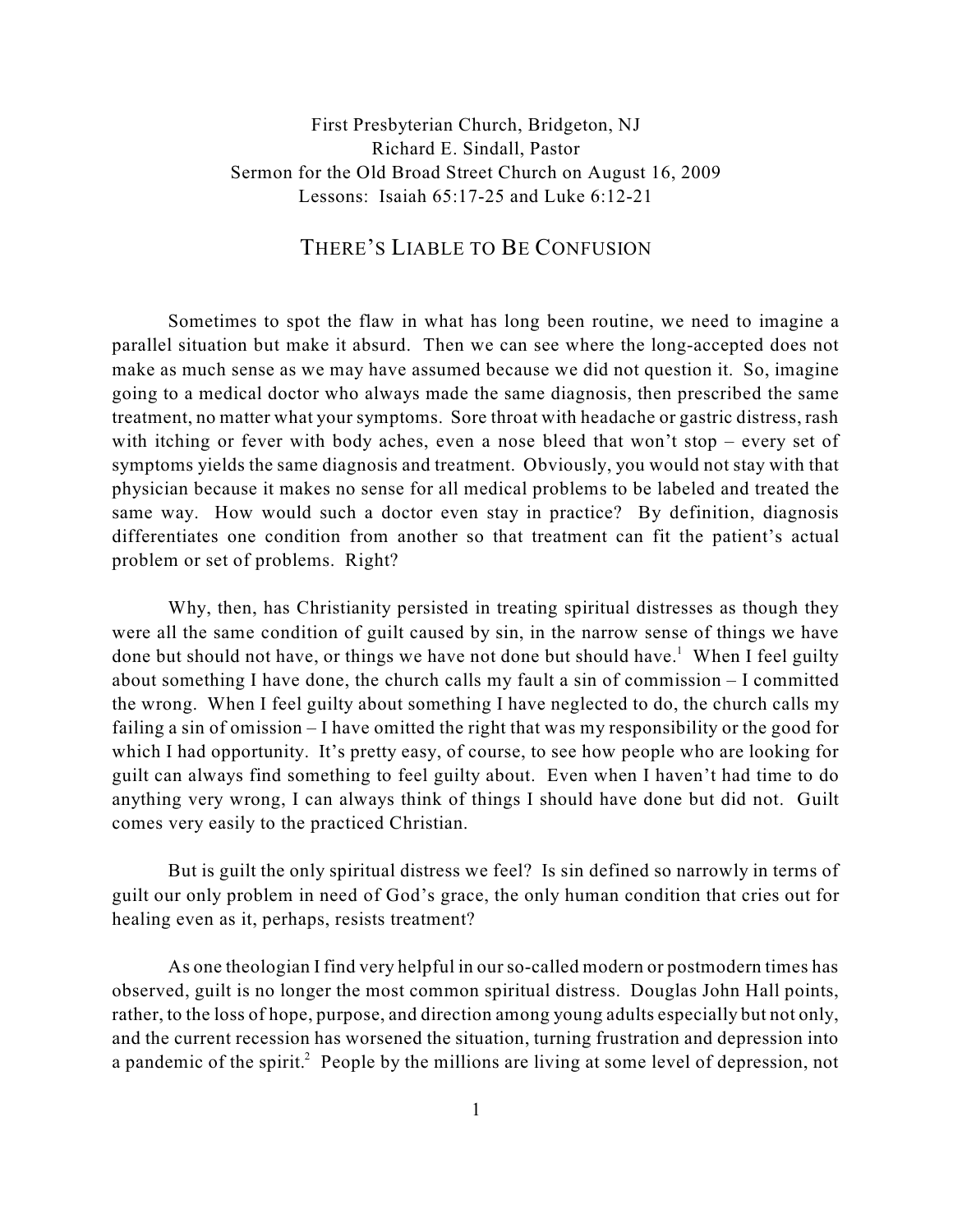because they feel guilty about something they have done or failed to do (a moral failure), but because their efforts at life have been thwarted, their preparations rendered fruitless, and their prospects dried up.<sup>3</sup> The more common cry of the spirit to the heavens, voiced or unvoiced, is not, "What have I done?" but, "Why should I let myself care about doing anything?" What does it matter? Why put myself through another round of hope and effort only to be disappointed and humiliated? "Oh, you have a college degree, and what are you doing these days?"or "Oh, you don't have a degree." "Have you found a job yet?" "Well, maybe you should try something else." *Excuse me, I set my sights and maybe my heart on doing something that mattered to me, something I believed worthwhile, something I'm actually good at, and where has it gotten me? Now, you want me to spend time and money for something my heart is not in, something that does not matter to me at all, something I'm not good at, or maybe it doesn't even matter if I'm good at it or not? Why bother?*

It is not good enough to tell people whose hopes have been put on hold that they need to do something to earn money to survive. They know that. But hope deferred, dreams cut short, efforts unrewarded, produce a depression that is now pervasive in our society, and that depression drains life of its vitality, its energy, and its resolve. This reaction is not a weakness but a natural and real human condition that I suspect, ironically, is stronger in people who have cared more, worked harder, and invested more of themselves in planning and striving. The bigger the hope, the harder the fall. It is not the lazy who are newly depressed, but the diligent.<sup>4</sup>

Now, let's put what is happening to bright, vital young people into historic social context in our land. It's been happening since the Civil War to bright, vital young people with dark skin. The Harlem Renaissance poet Langston Hughes wrote this:

What happens to a dream deferred?

Does it dry up like a raisin in the sun? Or fester like a sore— And then run? Does it stink like rotten meat? Or crust and sugar over like a syrupy sweet?

Maybe it just sags like a heavy load.

*Or does it explode? 5*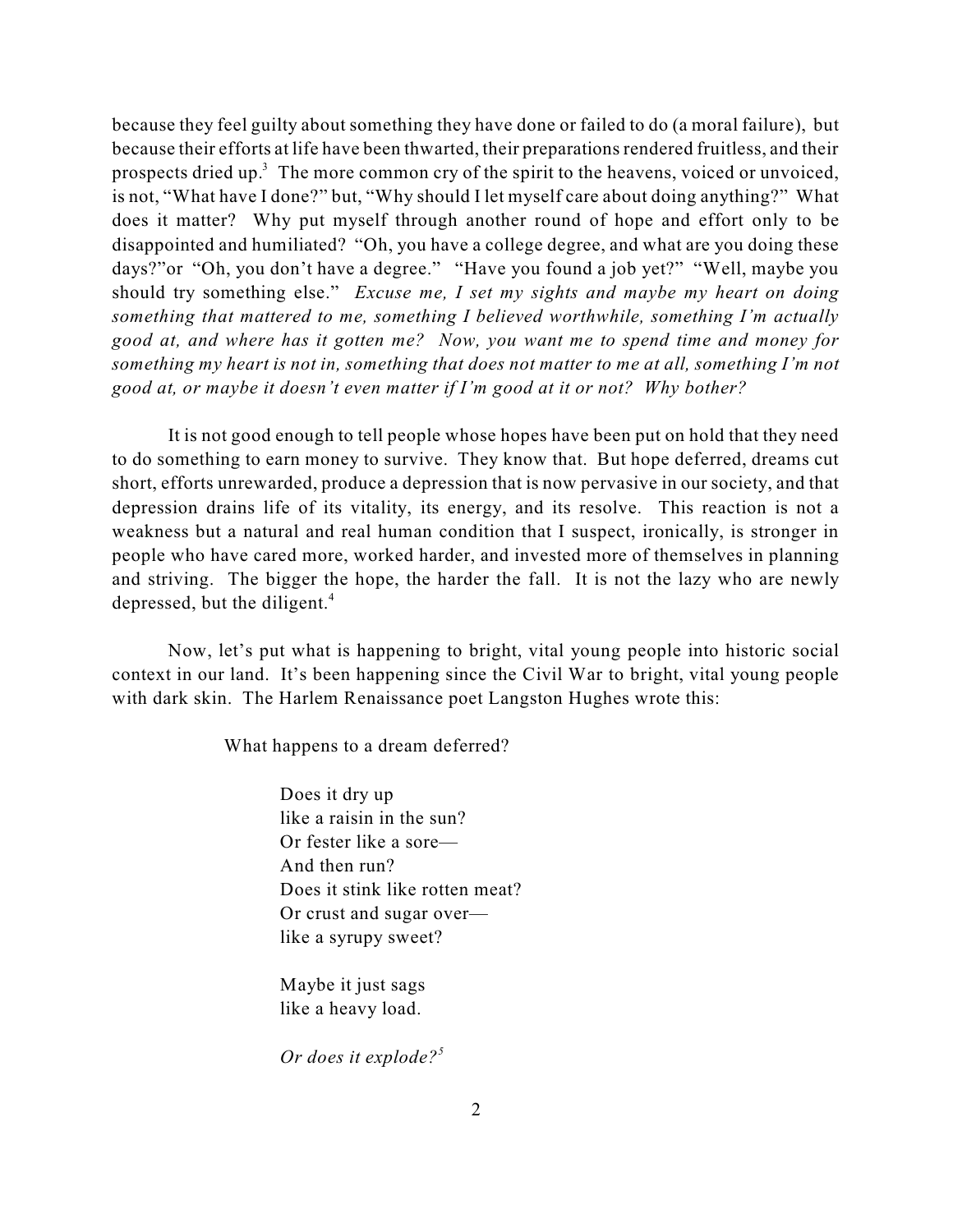That poem, sometimes called "Harlem," is famous, but Hughes wrote a follow-up poem, less known, titled, "Same in Blues," which concludes this way:

> *There's liable to be confusion in a dream deferred.*

From river to river, Uptown and down, There's liable to be confusion when a dream gets kicked around.<sup>6</sup>

It seems that what disillusionment with modern optimism has laid upon our younger generations, what the current recession has brought uptown, downtown, and across our land, is the confusion and depression that come when hopes get kicked around and dreams deferred.

The Bible does not accept the single-diagnosis theory. Guilt is not the only spiritual problem we have. Ever since the time of Israel's slavery in Egypt, God has come into human history as the Redeemer of people whose dreams have been knocked down, kicked around, and mocked by various forms of enslavement. Shame brings confusion. If you are embarrassed, you experience some temporary confusion before you can get your bearings again. For at least a moment, you fumble, maybe mutter something, and then recover. That's why people suddenly humiliated often berate themselves later because at the moment they couldn't think of what to say in their own defense. When, however, humiliation becomes the constant condition of life, confusion becomes life's normal state. The Bible's book of Exodus tells us the enslaved Israelites were too disheartened to listen to the words of promise Moses spoke to them for God, and the Bible tells us so without blaming the people too beaten down to hope.<sup>7</sup> The message of the gospel is that the Son of God became one of us and got his dreams and himself kicked around.

There is not just one distress in the human condition but many. Older adults mourn their losses in life and struggle against declining strength. All ages of children have their fears, anxieties, and disappointments, as do adults of all ages. Life brings a variety of problems, and, besides, distress is not the only reason to seek the grace of God in a community that encourages trust in God's love. Christ calls us to growth, service, and ministry in many ways. So, as his church, we need to stop talking at people with our single diagnosis of guilt. We need to start listening.